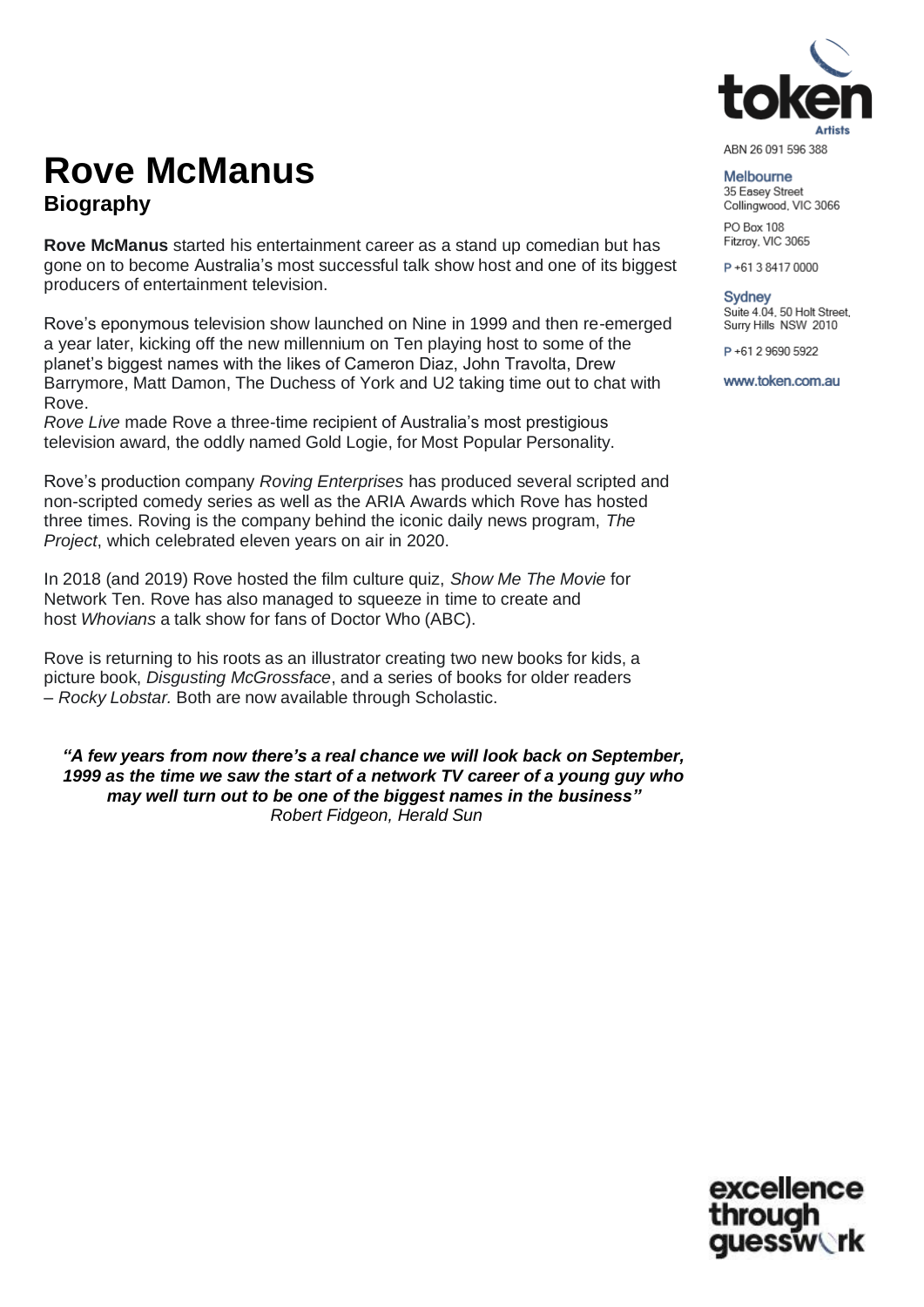## **Television and Film (Performing)**

|                        | 2014 - 2022 Ten Network | The Project (Guest Host)                                        |
|------------------------|-------------------------|-----------------------------------------------------------------|
| 2020                   |                         | Monster Beach                                                   |
| 2018 - 2019 7TWO       |                         | Kitty is Not a Cat                                              |
| 2018                   | <b>Ten Network</b>      | Show Me The Movie! (Host)                                       |
| 2017                   | <b>ABC</b>              | <b>Whovians (Host)</b>                                          |
| 2015                   | GSN (US)                | Lie Detectors (Host)                                            |
| 2014                   | FOX (US)                | Riot (Host)                                                     |
| 2014                   | Comedy Central (US)     | @ Midnight (Guest)                                              |
| 2010 - 2014 NBC        |                         | The Tonight Show with Jay Leno (Regular)                        |
| 2013                   | <b>SBS</b>              | Who Do You Think You Are?                                       |
| 2012                   |                         | Cartoon Network Exchange Student Zero (Voice)                   |
| 2011 - 2012 FOX8       |                         | <b>ROVE LA (Host &amp; Producer)</b>                            |
|                        |                         | 2009 - E! (US) Chelsea Lately (Panel Guest)                     |
| 2009                   | <b>Ten Network</b>      | Are You Smarter Than A 5 <sup>th</sup> Grader? Series 3 (Host & |
| Producer)              |                         |                                                                 |
| 2009                   | Ten Network             | Rove, Series 10 (Host & Producer)                               |
| 2008                   | ABC (US)                | The List - TV Special (Host)                                    |
| 2008                   | <b>Ten Network</b>      | 22 <sup>nd</sup> Annual ARIA Awards (Presenter &                |
|                        |                         | Producer)                                                       |
| 2008                   | <b>Ten Network</b>      | Are You Smarter Than A 5 <sup>th</sup> Grader? Series 2 (Host & |
| Producer)              |                         |                                                                 |
| 2008                   | Ten Network             | Rove, Series 9 (Host & Producer)                                |
| 2007                   | <b>Ten Network</b>      | 21 <sup>st</sup> Annual ARIA Awards (Host & Producer)           |
| 2007                   | <b>Ten Network</b>      | Are You Smarter Than A 5 <sup>th</sup> Grader? Series 1 (Host & |
| Producer)              |                         |                                                                 |
| 2007 - 2012 NBC (US)   |                         | Tonight Show with Jay Leno (Guest/Regular)                      |
| 2007                   | Ten Network             | Rove, Series 8 (Host & Producer)                                |
| 2006                   |                         | Ten Network Rove [Live], Series 7 (Host & Producer)             |
| 2005                   |                         | Ten Network Rove [Live], Series 6 (Host & Producer)             |
| 2005                   |                         | Ten Network Seriously Forty (Co-Host)                           |
| 2004                   | Ten Network             | Rove [Live], Series 5 (Host & Producer)                         |
| 2004                   | Ten Network             | 18th Annual ARIA Awards (Host & Producer)                       |
| 2003                   | Disney Pixar            | Finding Nemo (Voice)                                            |
| 2003                   | <b>Ten Network</b>      | 17th Annual ARIA Awards (Host & Producer)                       |
| 2003                   | <b>Ten Network</b>      | Rove [Live], Series 4 (Host & Producer)                         |
| 2002                   | Ten Network             | 16 <sup>th</sup> Annual ARIA Awards (Host & Producer)           |
| 2002                   | <b>Ten Network</b>      | Rove [Live], Series 3 - 40 eps (Host & Producer)                |
| 2001                   | <b>Ten Network</b>      | Rove [Live], Series 2 - 41 eps (Host & Producer)                |
| 2001                   | <b>Ten Network</b>      | Sydney Gay and Lesbian Mardi Gras (Host)                        |
| 2000                   | <b>Ten Network</b>      | Rove [Live], 10 x 1 hour live eps (Host &                       |
|                        |                         | Producer)                                                       |
| 2000                   | <b>Ten Network</b>      | 14 <sup>th</sup> Annual ARIA Awards (Host)                      |
| 2000                   | <b>Ten Network</b>      | Melbourne Comedy Festival Debate (Debater)                      |
| 1999                   | <b>Nine Network</b>     | <b>MILLENIUM New Year's Eve Telecast (Co-Host)</b>              |
| 1999                   | <b>Nine Network</b>     | rove, 9 eps (Host & Producer)                                   |
| 1999                   | <b>Nine Network</b>     | Simply The Best - Television (Panellist)                        |
| 1999                   | <b>Nine Network</b>     | Super Debate (Debater x 3)                                      |
| 1999                   | <b>Nine Network</b>     | Melbourne Comedy Festival Gala (Host)                           |
|                        | 1998 - 2000 ABC-TV/Ten  | Good News Week (Regular Panellist)                              |
| 1997 - 1998 Channel 31 |                         | The Loft Live (Host & Producer)                                 |
| 1996                   | ABC-TV                  | Something Hot Before Bed (Stand Up x 2)                         |
|                        |                         |                                                                 |



ABN 26 091 596 388

#### Melbourne

35 Easey Street Collingwood, VIC 3066 PO Box 108

Fitzroy, VIC 3065

P+61384170000

Sydney<br>Suite 4.04, 50 Holt Street,<br>Surry Hills NSW 2010

P+61 2 9690 5922

www.token.com.au

excellence<br>through<br>guessw**ork**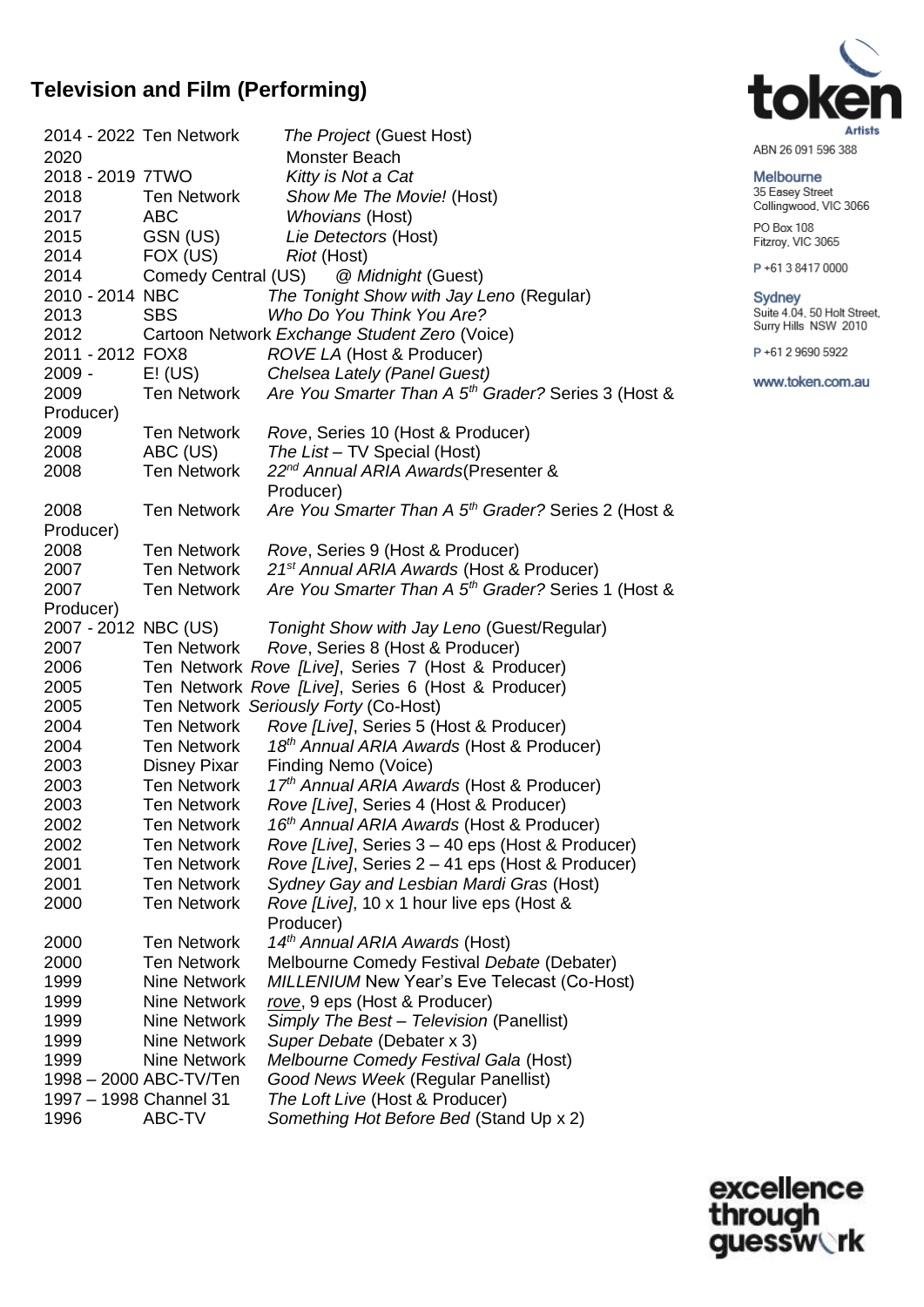

ABN 26 091 596 388

#### Melbourne

35 Easey Street Collingwood, VIC 3066

PO Box 108 Fitzroy, VIC 3065

P+61384170000

Sydney<br>Suite 4.04, 50 Holt Street,<br>Surry Hills NSW 2010

P+61 2 9690 5922

www.token.com.au

## **Television (Producing)**

|           | 2009-2022 Ten Network | The Project                                   |
|-----------|-----------------------|-----------------------------------------------|
|           | 2004-2013 Ten Network | Before The Game, Series 1 - 10 (Co-exec       |
|           |                       | Producer)                                     |
| 2011-2013 |                       | FOX-8/TVGN (US)Rove LA, Series 1&2 (Producer) |
| 2000-2009 | <b>Ten Network</b>    | Rove Live, Series 1-9 (Producer)              |
| 2006      | Ten Network           | Real Stories, (Co-exec Producer)              |
| 2004      | <b>Ten Network</b>    | skitHOUSE, Series 2 (Co-executive Producer)   |
| 2003      | <b>Ten Network</b>    | After The Game (Co-executive Producer)        |
| 2003      | <b>Ten Network</b>    | skitHOUSE, Series 1 (Co-executive Producer)   |
| 1999      | Nine Network          | rove, Series 1 (Producer)                     |
|           |                       |                                               |

## **Live Comedy**

| 2022         | Rove McManus - Loosey Goosey - Solo Show                                                                                                                                                                                                                                                                                                  |
|--------------|-------------------------------------------------------------------------------------------------------------------------------------------------------------------------------------------------------------------------------------------------------------------------------------------------------------------------------------------|
|              | Regal Theatre - Perth, Garden of Unearthly Delights - Adelaide<br>2017 - 2018 Rove McManus - That's Me Talking - Solo Show<br>Heath Ledger Theatre – Perth, Garden of Unearthly Delights – Adelaide,<br>Ithaca Auditorium - Brisbane, Comedy Theatre, Melbourne, Comedy<br>Store, Sydney, Spiegeltent - Newcastle, Spiegeltent - Canberra |
|              | 2017 – 2018 The Popular Experiment with Rove McManus – Ensemble Show<br>Giant Dwarf - Sydney                                                                                                                                                                                                                                              |
| 2013<br>2010 | Just For Laughs Comedy Festival (Montreal)<br>Just For Laughs Comedy Festival (Montreal)<br>Gala and various club appearances.                                                                                                                                                                                                            |
| 2008         | Rove McManus 2008 Australian Stand Up Tour - Solo Show<br>Thebarton Theatre - Adelaide, Melbourne Town Hall - Melbourne,<br>Enmore Theatre - Sydney, Brisbane Convention Centre - Brisbane, Perth<br>Concert Hall - Perth                                                                                                                 |
| 2005         | Rove McManus Stands Up - Solo Show<br>Athenaeum Theatre - Melbourne, Enmore Theatre - Sydney, Perth<br>Concert Hall - Perth, Canberra Theatre - Canberra, Thebarton Theatre -<br>Adelaide, Brisbane Convention Centre - Brisbane, St James Theatre -<br>Auckland, Opera House - Wellington.                                               |
| 2001         | Rove [Live] Live - with Corinne Grant & Peter Helliar<br>Riverside Theatre - Parramatta, Twelfth Night Theatre - Brisbane, Regal<br>Theatre - Perth                                                                                                                                                                                       |
| 2000         | Rove [Live] Live - with Corinne Grant, Dave Callan & Peter Helliar<br>Hi-Fi Bar - Melbourne, Metro - Sydney                                                                                                                                                                                                                               |
| 2000         | Rove - Live As - Solo Show<br>Adelaide Fringe, Melbourne International Comedy Festival                                                                                                                                                                                                                                                    |
| 1999         | The Cast of rove Live - with Corinne Grant, Dave Callan & Peter Helliar<br>Prince Patrick Hotel - Melbourne                                                                                                                                                                                                                               |
| 1999         | Waiting For Munro - with Corinne Grant<br>Melbourne International Comedy Festival                                                                                                                                                                                                                                                         |
| 1999         | Shame: The College Years - with Corinne Grant, Kim Hope & Adam<br>Richard                                                                                                                                                                                                                                                                 |
| 1998         | Melbourne International Comedy Festival<br>Shame - with Adam Richard, Kim Hope & Corinne Grant<br>Melbourne International Comedy Festival                                                                                                                                                                                                 |

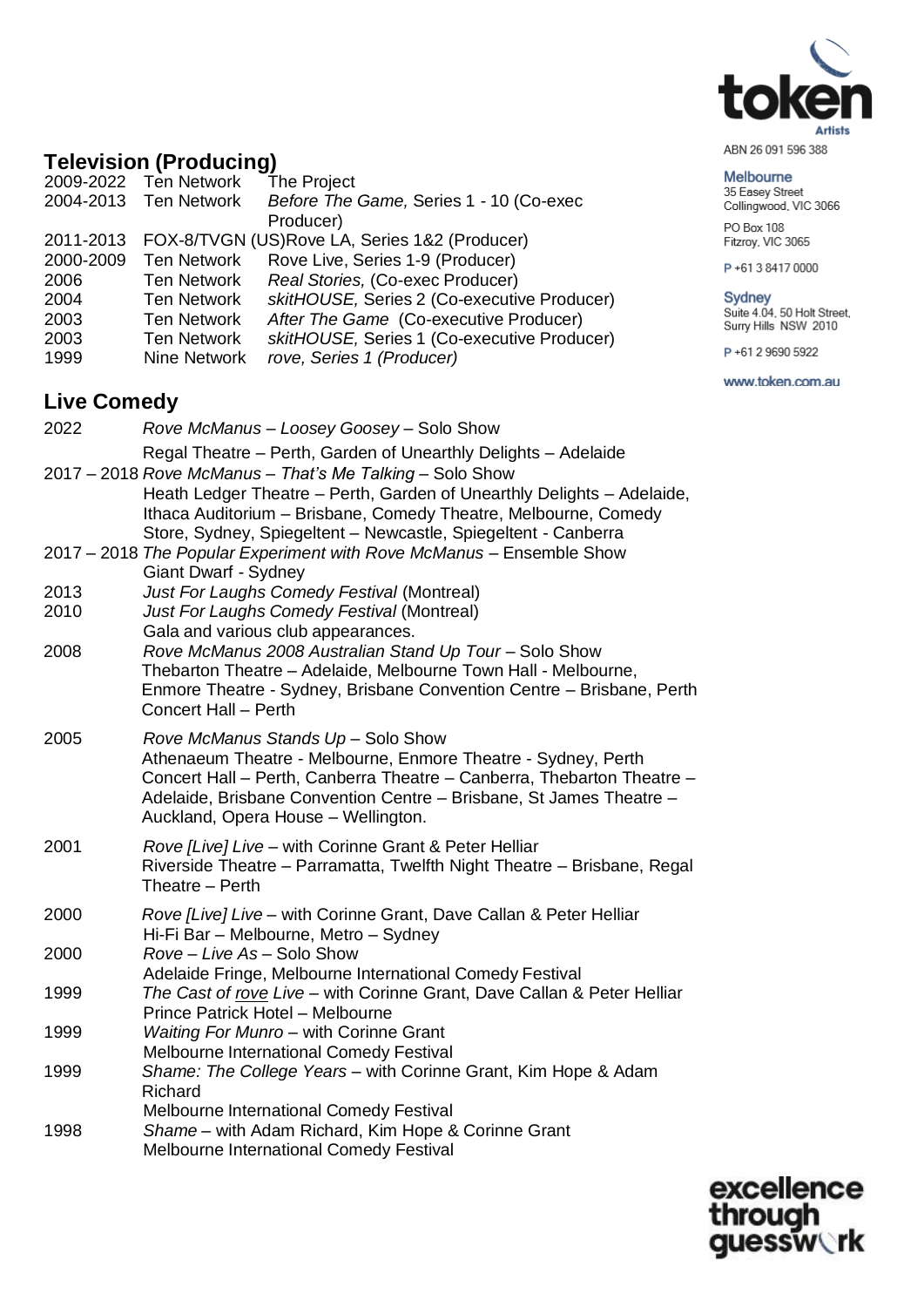| 1997 | Superhero Street (Cast Member)                 |
|------|------------------------------------------------|
|      | <b>Melbourne International Comedy Festival</b> |
| 1996 | Fitzroy Lounging Off – with various artists    |

excellence<br>through<br>guessw**ork**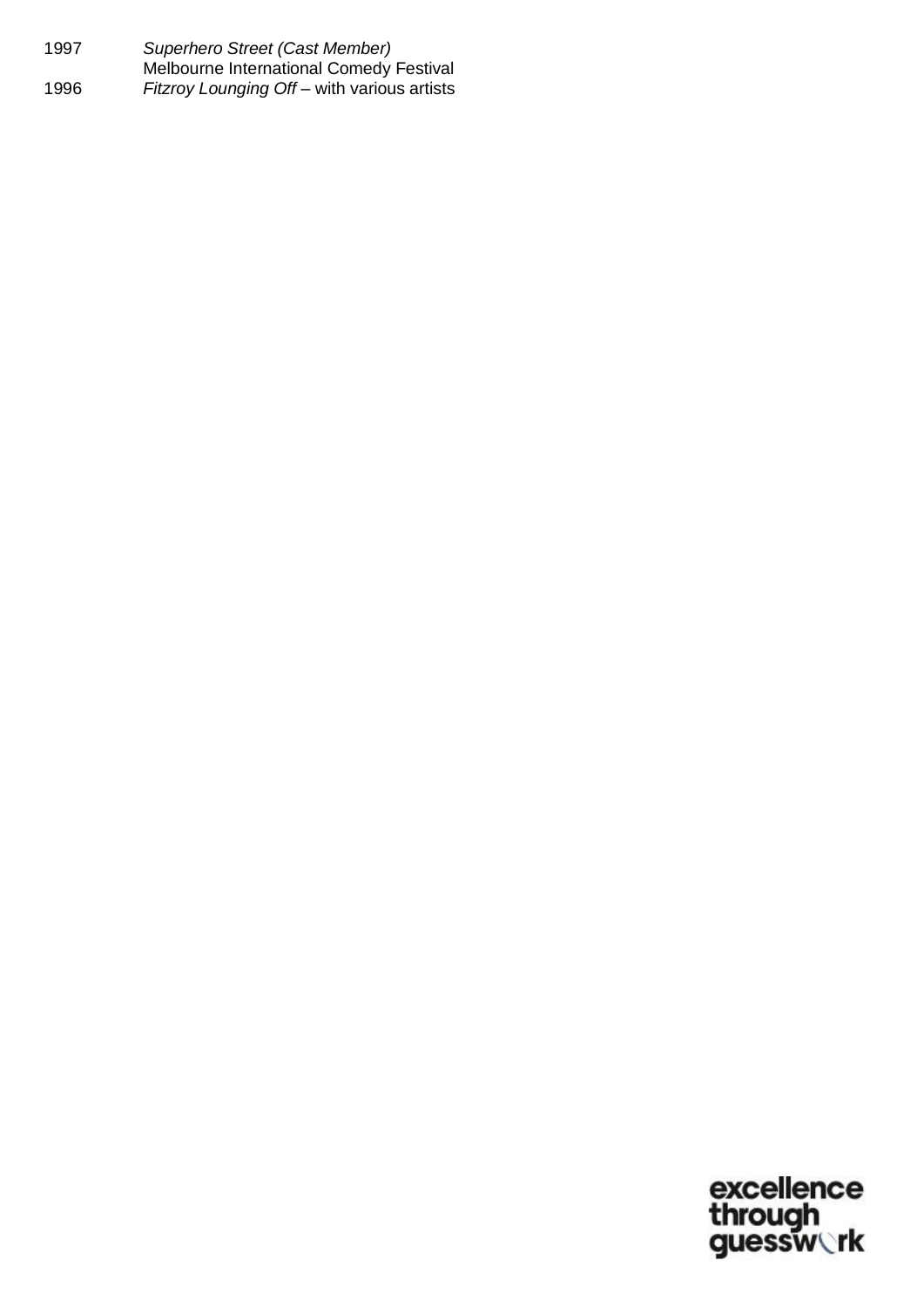

ABN 26 091 596 388

#### Melbourne

35 Easey Street Collingwood, VIC 3066 PO Box 108

Fitzroy, VIC 3065

P+61384170000

# Sydney<br>Suite 4.04, 50 Holt Street,<br>Surry Hills NSW 2010

P+61 2 9690 5922

www.token.com.au

excellence<br>through<br>guessw**ork** 

Melbourne Fringe Festival \*\* Rove has also made various stand up appearances at numerous venues since 1993, as well as campus and corporate functions.

## **Radio**

| 2017            | <b>SCA</b>                       | 2Day FM Evenings "Rove & Sam"                              |
|-----------------|----------------------------------|------------------------------------------------------------|
| 2015 - 2016 SCA |                                  | 2Day FM Breakfast "Rove & Sam"                             |
| 2004            | Austereo Network Rove Live Radio |                                                            |
|                 |                                  | & Regional Synd. (Host with Corinne Grant & Peter Helliar) |
|                 |                                  | 2001 - 2003 Austereo Network Saturday Morning Rove         |
|                 |                                  | (Host with Corinne Grant & Peter Helliar)                  |
| 2001            |                                  | Austereo Network Breakfast guest in all territories        |
| 2000            | 2Day FM                          | The Morning Crew (Regular guest)                           |
| 1999            | Triple J                         | The Breakfast Show (Weekly Spot)                           |
|                 | 1993 - 1995 RTR-FM (Perth)       | <b>Breakfast (Weekly Spot)</b>                             |

### OTHER RELEASES

| 2003 | DVD - Rove 99 - The Channel Nine Tapes | Sony Music        |
|------|----------------------------------------|-------------------|
| 2002 | CD - Rove Live Some More Music         | <b>Sony Music</b> |
| 2001 | CD - Rove Live Some Music              | Sony Music        |

#### Awards

| 2010         | Nickelodeon Kids' Choice Awards<br>Awesome Aussie Award                                       |
|--------------|-----------------------------------------------------------------------------------------------|
| 2009         | Nickelodeon Kids' Choice Awards                                                               |
|              | <b>Favourite TV Star</b>                                                                      |
|              | <b>Favourite Aussie</b>                                                                       |
| 2009         |                                                                                               |
|              | <b>TV Week Logie Awards</b>                                                                   |
|              | Silver Logie for Most Popular Presenter                                                       |
|              | Logie for Most Popular Light Entertainment/Comedy Program<br>GQ Media Personality of The Year |
| 2009<br>2008 | Nickelodeon Kids' Choice Awards                                                               |
|              | <b>Favourite TV Star</b>                                                                      |
|              |                                                                                               |
|              | <b>Favourite Aussie</b>                                                                       |
| 2008         | <b>TV Week Logie Awards</b>                                                                   |
|              | Silver Logie for Most Popular Presenter                                                       |
| 2007         | Nickelodeon Kids' Choice Awards                                                               |
|              | Favourite TV Star - Male                                                                      |
| 2007         | <b>TV Week Logie Awards</b>                                                                   |
|              | Silver Logie for Most Popular Presenter                                                       |
|              | Logie for Most Popular Light Entertainment/Comedy Program                                     |
| 2006         | Nickelodeon Kids' Choice Awards                                                               |
|              | <b>Funniest Person</b>                                                                        |
| 2006         | <b>TV Week Logie Awards</b>                                                                   |
|              | Silver Logie for Most Popular TV Presenter                                                    |
| 2005         | <b>TV Week Logie Awards</b>                                                                   |
|              | Gold Logie for Most Popular Personality on Australian TV.                                     |
|              | Silver Logie for Most Popular Presenter                                                       |
|              | Logie for Most Popular Light Entertainment/Comedy Program                                     |